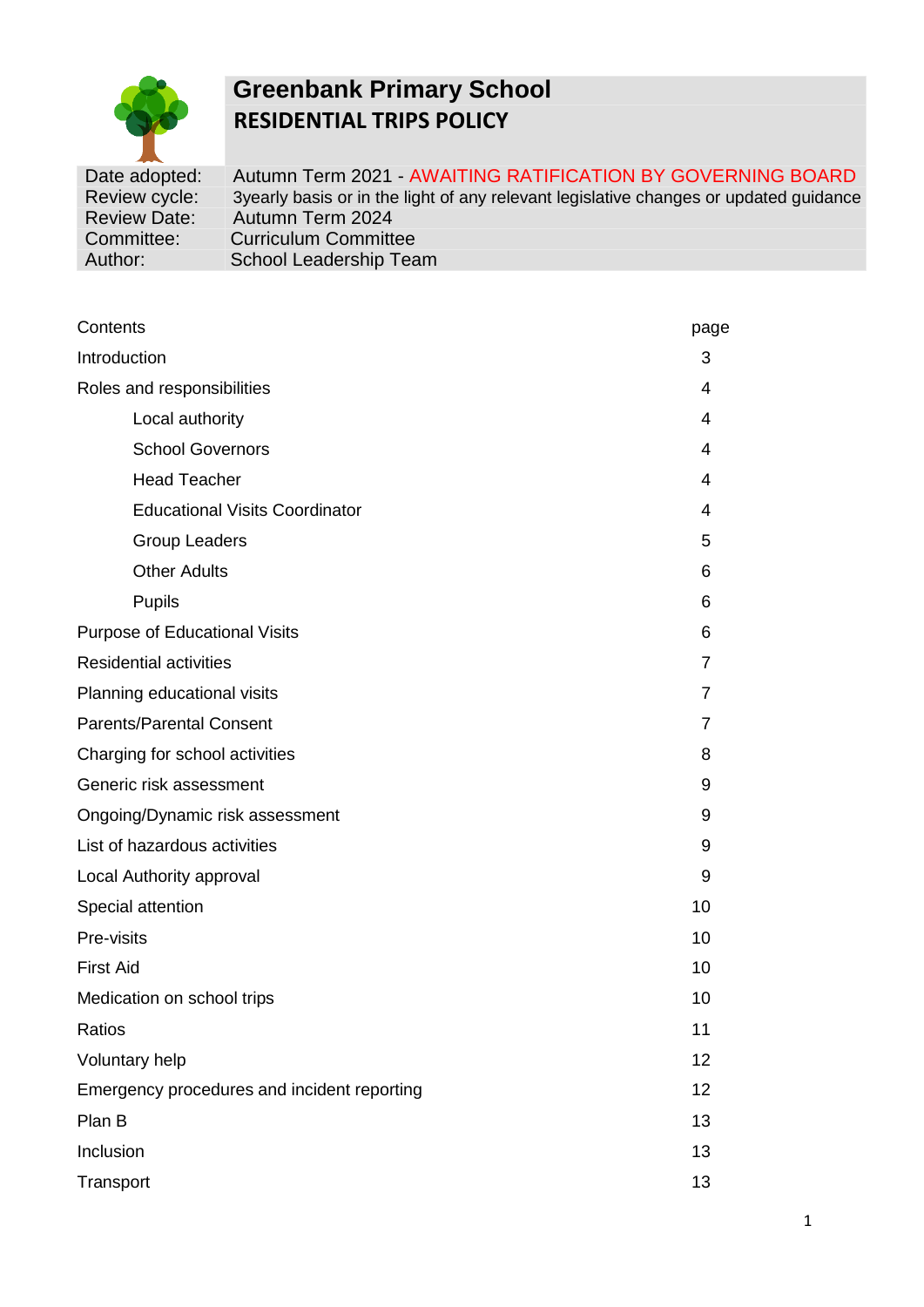| Bookings procedure                                                | 13 |
|-------------------------------------------------------------------|----|
| Monitoring and revue                                              | 14 |
| Appendix 1 Expected staff duties – residential visits             | 15 |
| Appendix 2 Specific Covid-19 considerations                       | 17 |
| Appendix 3 Threat of Terror                                       |    |
| Appendix 4 Proposed statement r.e. charging for residential trips |    |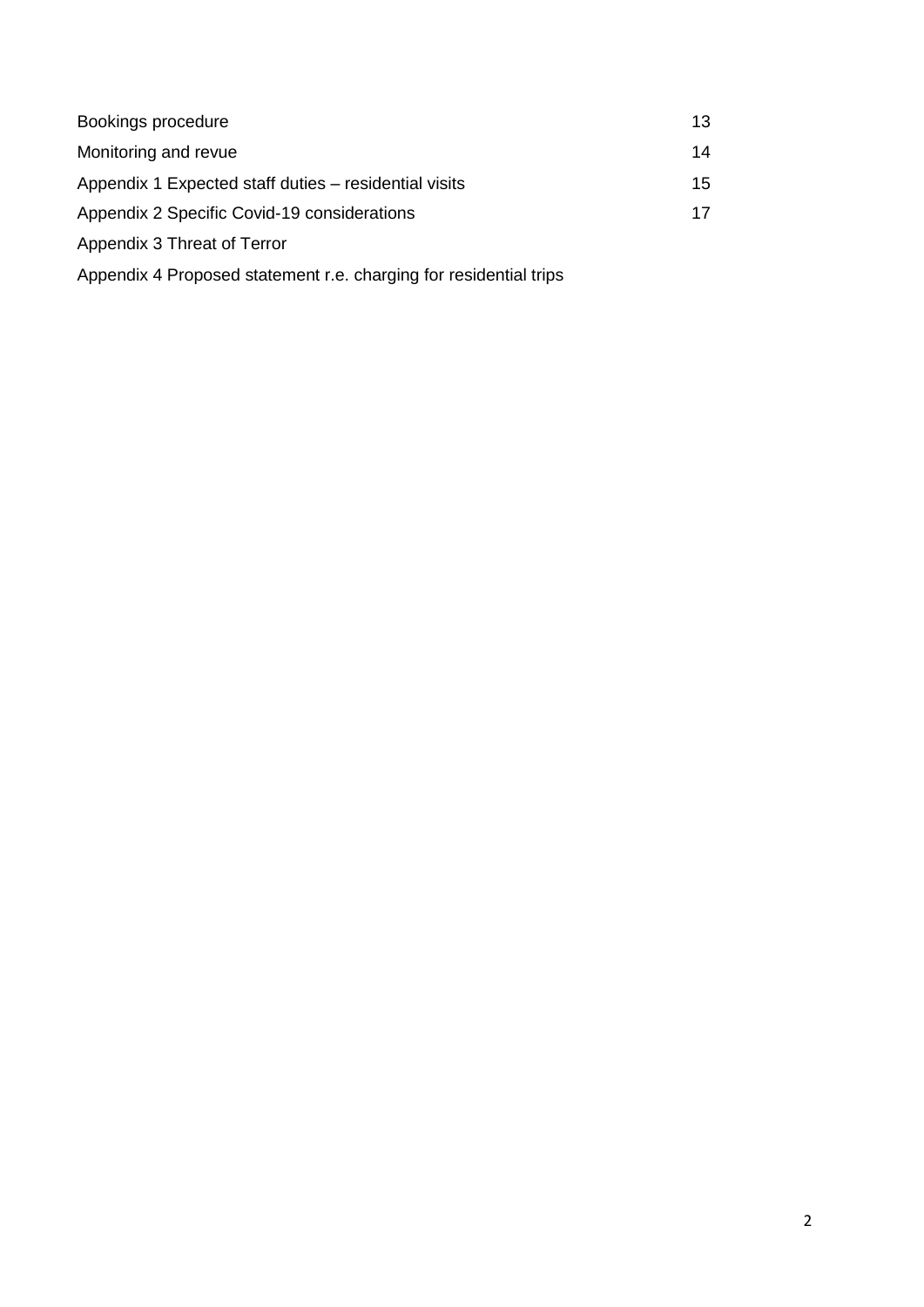## **Introduction:**

All schools are required to offer children a broad and balanced curriculum that promotes their spiritual, moral, cultural, mental and physical development and prepares them for the opportunities and experiences of adult life.

At Greenbank Primary School we seek to ensure that the National Curriculum is delivered to all children, regardless of social background, race, gender, or differences in ability. All are entitled to the development of knowledge, understanding, skills, and attitudes. To enrich the lives of our children, we offer a range of opportunities to learn outside the classroom, educational visits and other activities that complement what they learn in school. On residential visits especially, there is an opportunity to develop social skills, which have a long lasting beneficial effect on the child.

Well planned and executed educational visits provide our pupils with valuable experiences which enhance their learning at school. Providing a variety of 'real-life' opportunities for our children enables them to achieve a fuller understanding of the world around them through direct experience.

Greenbank Primary School wholly complies with the Liverpool City Council's Educational Visits Policy, which takes into account DfE guidance issued in 2011 and all further updates. The school uses Evolve, the LA planning tool which allows staff to plan and submit visits for approval.

Our aim is that all visits from school should be:

- Safe
- Educational
- Enjoyable

This policy covers all educational visits that occur off school premises. This includes any members of staff taking an individual child, groups of children, whole classes, key stages or all the children in the school, and ranges from mini-beast searches in the local parks and walks around the locality to residential visits of several days' duration in both the U.K and abroad. It also includes Outdoor and Adventurous Activities.

The school runs a wide range of Educational Visits including:

- Residential visits to Europe.
- Residential visits to Kingswood Colomendy for Y4 (Environmental Studies) & Y5 (Outdoor and Adventurous Activities).
- Residential visits to Crosby Hall Educational Trust for Y3
- Residential visits to with 'The Bushcraft Company' at Cholmondeley Castle for Y6
- Half/full day visits to Museums/Gallerys/Historical/Spiritual/Environmental/Sporting venues or other interest specific curriculum areas in both Liverpool and further afield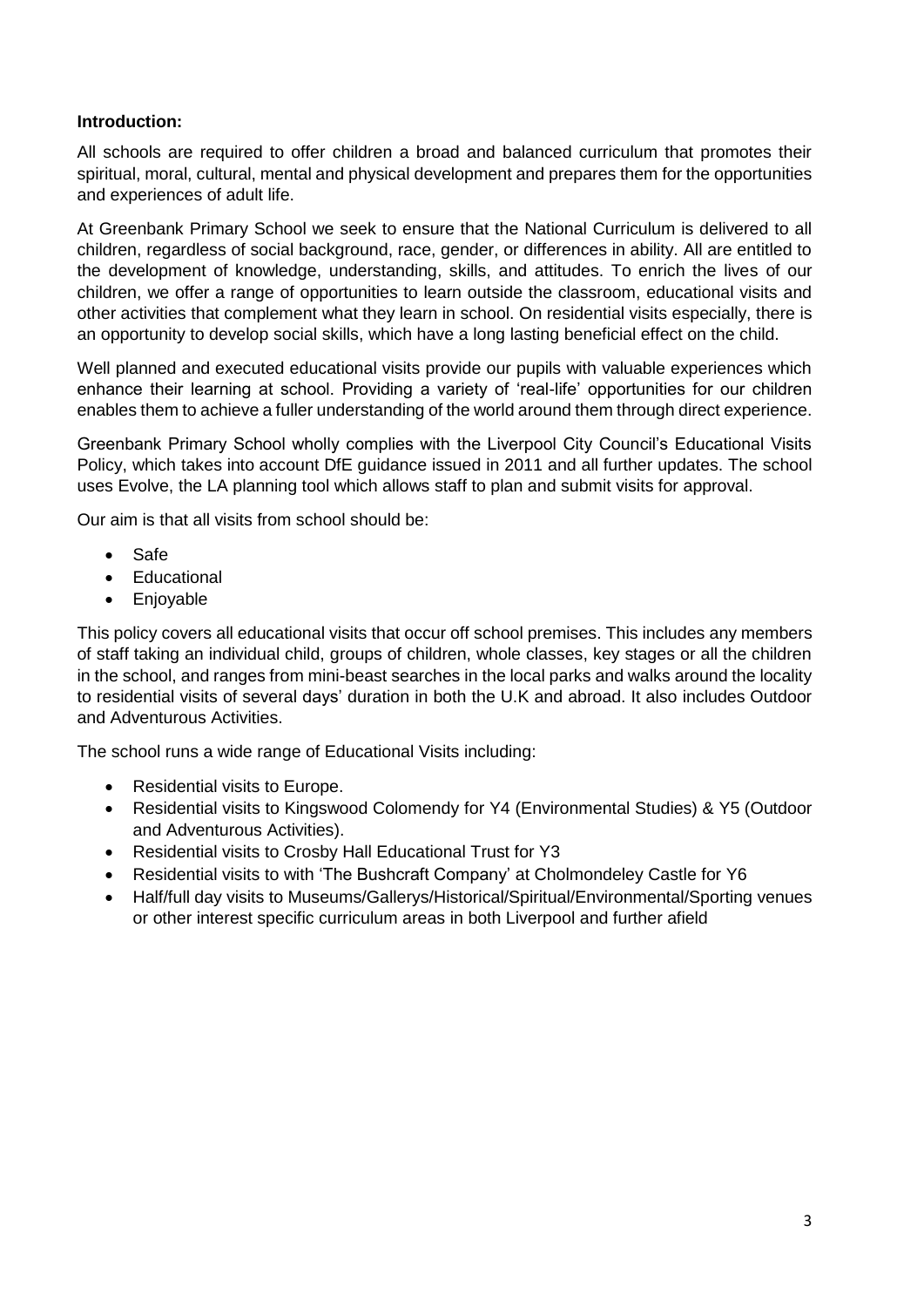## **Roles and Responsibilities:**

# **The Local Authority are responsible for:**

- Approving overseas, residential and adventurous activities
- Giving advice to the Educational Visits Co-ordinator
- Giving access to appropriate training

• Ensuring relevant risk assessments are completed and in accordance with Liverpool City Council guidance

• Monitor the work of the Educational Visits Co-ordinator

# **School Governors are responsible for:**

- Supporting the Educational Visits Co-ordinator
- Being aware of visits and asking questions about their educational objective

• Ensuring the Educational Visits Co-ordinator has explored all risks, put in place safety procedures, included all pupils and informed Liverpool City Council if necessary.

# **Head teacher is responsible for:**

• Appointing an Educational Visits Co-ordinator and ensuring that the EVC has received training for their role

- Ensuring approval for visits is given, including liaising with the LA where appropriate
- Ensuring that the Governing Body is made aware of visits
- Ensuring that arrangements are in place for the educational objectives of a visit to be inclusive
- Ensuring that all accreditation or verification of providers has been met
- Ensuring that each visit has an appropriately competent Group Leader
- Ensuring that all teachers are aware of the LA guidance

• Ensuring that the school has an emergency procedure in case of a major incident, which has been discussed and reviewed by staff

# **Educational Visits Co-ordinator (EVC) is responsible for:**

• Keeping an educational visits file, including an up to date policy and blank copies of evaluation forms and risk benefit assessment forms and making these available to the staff. These are available as digital/online amendable documents.

• Keeping a folder with all the completed risk benefit assessment forms, evaluation forms, located in the file in the administration office. These are also available as digital documents.

• Liaising with group leaders over completion of forms previously mentioned

• Approving visits and sending relevant copies to Liverpool City Council. Liverpool City Council require residential or dangerous pursuits (a comprehensive list can be found within this policy document) to be sent to them via the Evolve online tool 28 days before commencement of trip.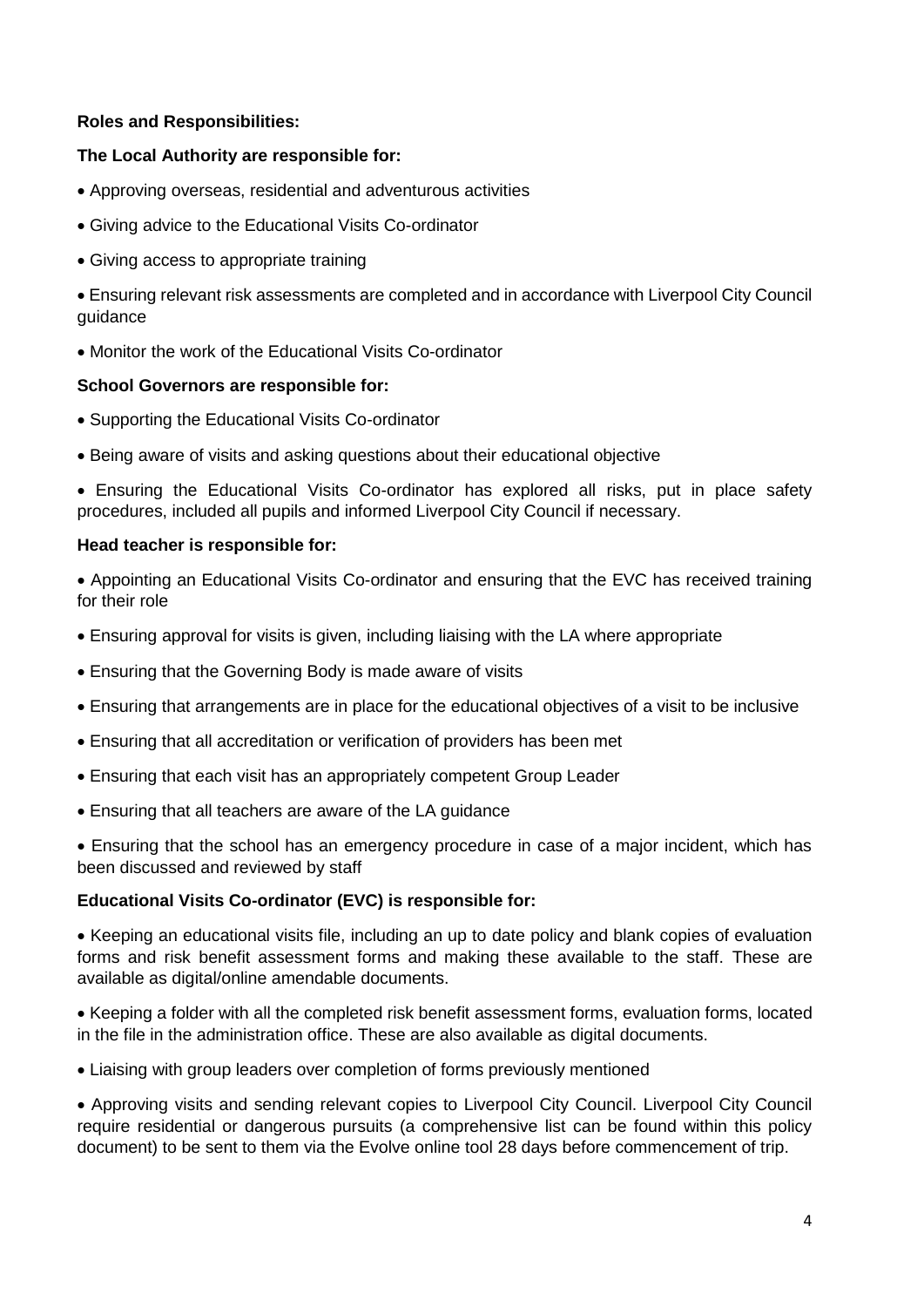• Ensuring the issues identified on the preliminary visit have been resolved within the risk benefit assessment, if necessary.

- Ensuring accreditation / verification of providers has been checked.
- Ensuring correct ratio of adults to children and first aid supervision is in place.
- Ensuring transport and accommodation arrangements meet standards required by LA.
- Keeping copies of accident or incident reports.
- Organising related staff training.

• Sending out generic consent forms at the beginning of every year for school trips and off-site visits and keeping a master copy in file in the admin office.

• Ensuring parents are informed of trips by group leaders and have given consent if a donation is requested or the trip takes place out of school hours. The parent using the 'consent' button activates any trips on 'Parent Pay'.

- Reviewing systems and monitoring practice.
- Ensuring visits (where necessary) are evaluated to inform the operation of future visits.

#### **The Group Leader has overall responsibility for the supervision and conduct of the pupils during the visit and must:**

• Review the Risk Benefit Assessment forms (completed by the group leader), and have them checked and signed by the EVC & Head-Teacher ensuring copies are available for all adults supervising the visit to view.

• Ensure correct ratio of adult supervision – discuss with the EVC if unsure.

• Make pupils and other adults aware of all aspects of the visit, including risks, groups, behaviour expectations, and the focus of the trip. Give a copy of everything to a second adult in case something happens to you!

- Continually assess risk during the visit.
- Take a first aider within staffing if not first aid trained themselves, a first aid box and sick bucket.
- Take a mobile phone for emergency use

• Inform parents of their child's participation in a particular visit. The letter will be a reminder of consent given and will be an opportunity to update participant information. (Activities that involve a charge, or that include agreement to any payment or cancellation terms, will need individual consent by parents to the financial arrangement. This is done primarily through the schools online Parent Pay system where the "Require Payer Consent" option will be set to "Mandatory for Payment").

• Obtain permission from parents, unless they have signed the yearly consent form. Consent only needs to be sought for activities that need a higher level of risk management or those that take place outside school hours, for example for adventurous activities, off-site sporting fixtures outside the school day or residential visits.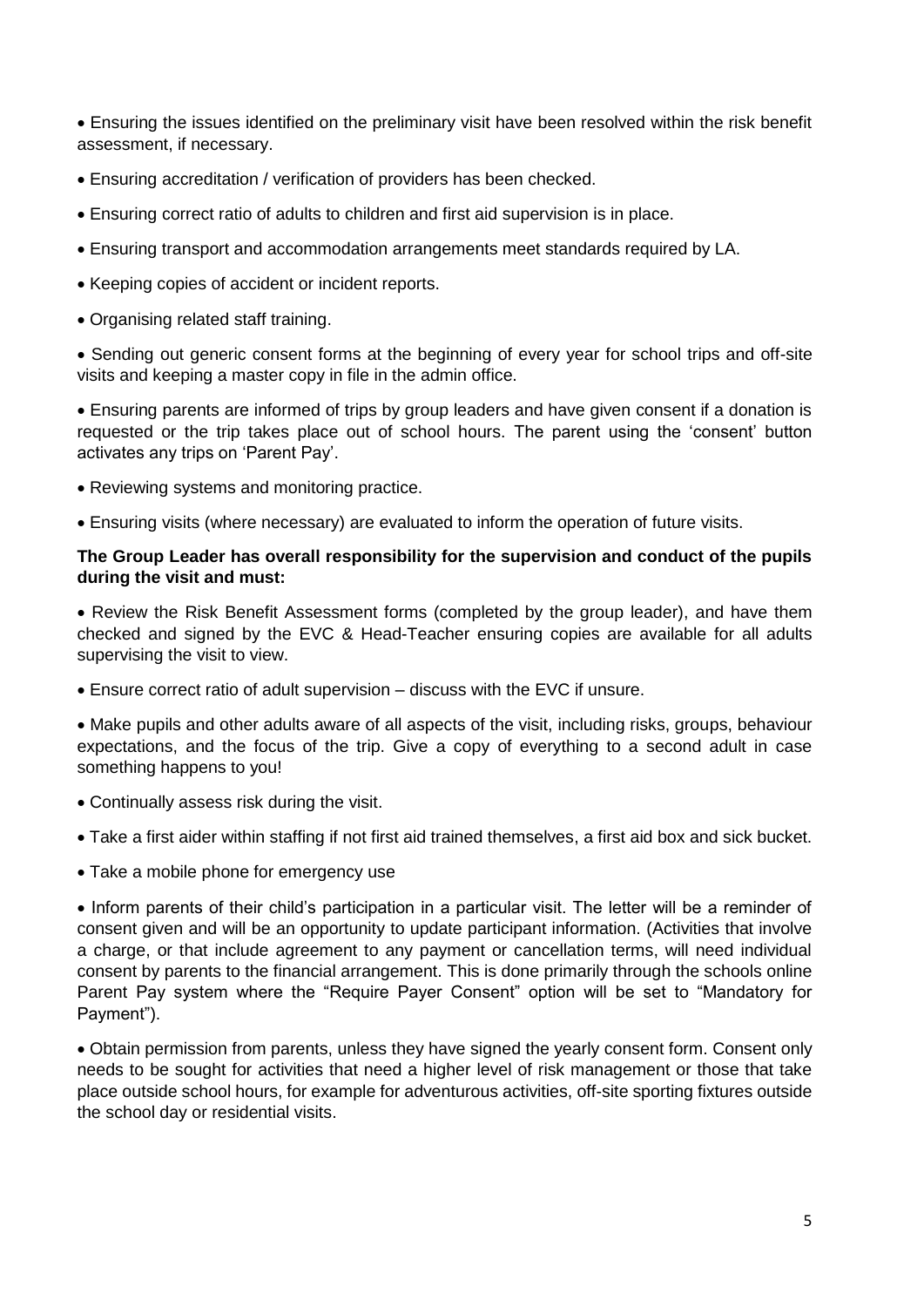• Recognise children's medical, special needs and behaviour requirements. Liaison with the schools SENCO/ Child Safeguarding officer may be required to ensure the group leader is fully aware of a particular child's current situation.

• If a trip is outside school hours; take a list of children's names, addresses and telephone numbers, in case parents need to be contacted.

- 'Check out' and 'check in' before and after a visit
- Ensure all pupils and supervisors arrive back at school safely.

• Complete an 'Evaluation Form' to inform future planning. These are available on the EVOLVE system.

#### **Other adults are expected to:**

- Follow guidelines from group leader.
- Ensure the safety of the group they are responsible for.

#### **Pupils are expected to:**

- Wear appropriate clothing and footwear.
- Behave appropriately.
- Consider their safety and the safety of others.

#### **Purpose:**

Educational Visits will have a clearly defined educational purpose and can provide stimulus and support to work being covered as part of the school curriculum. It may be that a visit provides an effective stimulus at the start of a unit of work; alternatively, teachers may decide to use an educational visit at any time during a project to enhance and support the curriculum. Wherever or whatever the venue, teachers should ensure that the educational benefits to the children are maximised.

For each subject in the curriculum we aim to have a corresponding programme of activities, which includes visits by specialists. These activities may include:

- English/Literacy theatre visits, visits by authors, poets and theatre groups;
- Science use of the school grounds, visits by speakers, museum visits;
- Mathematics use of shape and number trails in the local environment;
- History castle visits, study of local housing, local museums, and National Trust properties;
- Geography use of the locality for fieldwork, local area trails;
- Art and design art gallery visits, use of the locality:
- PE –Cluster and other sports activities, extra-curricular activities, visits by specialist coaches;

• Music – range of specialist music teaching, extra-curricular activities, Music School, concerts for parents to hear;

• Design and technology – visits to local factories/design centres;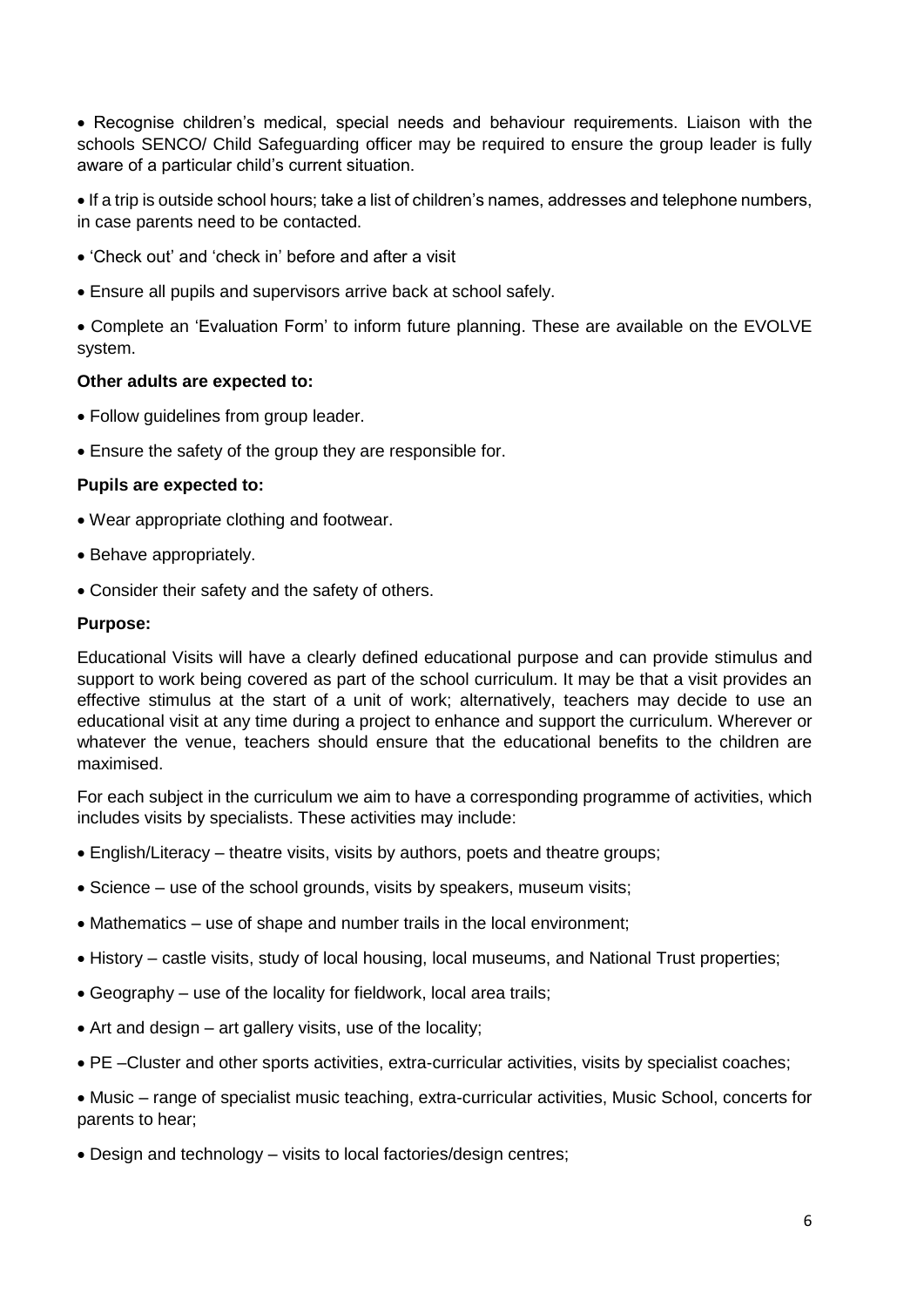- ICT its use in local shops/libraries/secondary schools etc;
- RE visits to local centres of worship.

We also have occasional visits from our neighbourhood police officer and health workers. These visits support the personal, social and health education of our children. We do this with the full agreement of the governing body.

## **Residential activities**:

At Greenbank Primary School, we aim to give all children in all KS2 cohorts the opportunity to take part in a residential visit. This activity takes place during term-time and is linked to the National Curriculum. Residential trips will be planned well in advance and arrangements will be overseen by the EVC. Parents will be invited to a briefing session to discuss the details of the trip and to meet the staff attending. The Visit Leader should be an experienced, senior member of staff. Residential trips must be approved by the Governing Body and by the LEA via the EVOLVE system. Approval will be arranged by the EVC through the Head-Teacher.

#### **Planning educational visits:**

The organisation of an educational visit is crucial to its success. With rigorous planning, organisation and control, a visit should provide a rich, learning experience for the pupils.

Whether the visit is to a local park, museum, swimming pool, or includes a residential stay, it is essential that careful planning takes place. This involves considering the dangers and difficulties which may arise and making plans to avoid them.

The following guidelines support the planning and implementation of Educational Visits organised at Greenbank Primary School.

**Parents** – information and consent; Parents should be given information about the purpose and details of the visit at least **four** weeks in advance. We have a varied intake and some of our families need plenty of notification before a trip goes ahead. Parents need to be aware that the teachers on the visit will be acting in their place – 'in loco parentis' – and will be exercising the same care that a prudent parent would. For residential trips, parents will be invited to a briefing session (Covid-19 restrictions permitting). Special arrangements may be necessary for parents for whom English is a second language.

**Parental consent** - Routine visits such as those in the locality of the school, museum visits and for example, to sports venues used as part of the curriculum are covered by the parental consent on the reverse of the 'emergency contact' Form held in the admin office. Greenbank Primary School will seek consent for all other visits such as those involving hazardous activities, those that finish after school hours or residential trips. Where a contribution is asked of a parent through the ParentPay system the 'Require Payer Consent' tab will be enabled to further verify a parent's consent. A parental consent form must be returned for each child in the group. If consent is withheld, the pupil will not be taken on the visit but the curricular aims of the visit will be delivered to the pupil in some other way, wherever possible. If the parents give a conditional consent the Deputy or Head teacher will need to consider whether the child may be taken on the visit or not.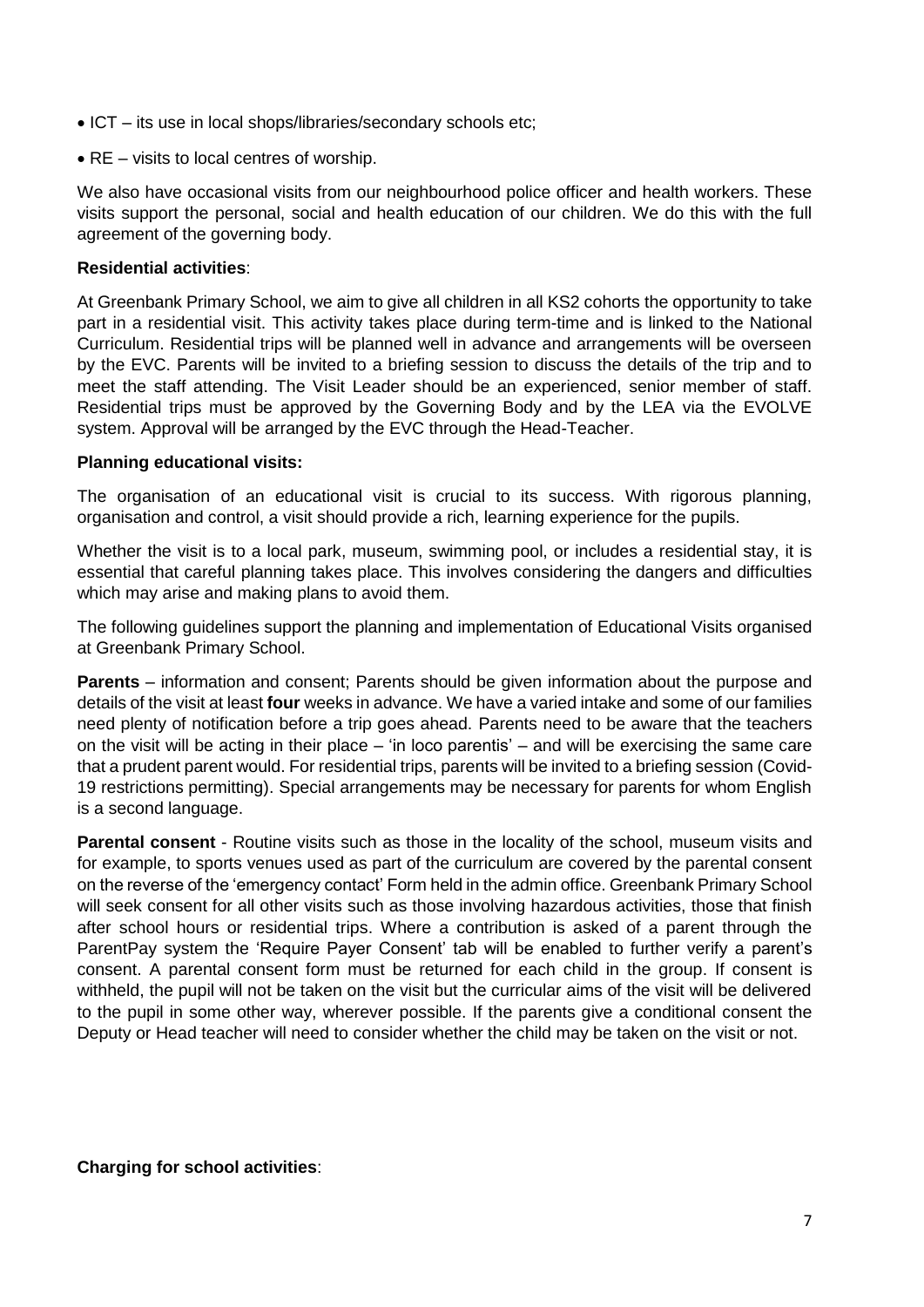There are some circumstances when the school may make a charge for certain activities. The governing body has a 'Charging and Remissions' policy that details the full range of activities where a charge can be made. A copy of this is available from the school office.

The Governing Body has agreed the wording of the statement relating to charging for both Establishment approved visits and LA approved visits that is to be included in letters to parents regarding educational visits. This forms part of the 'Charging and Remissions' policy (see school website & appendix 4 of this document).

## **Risk Assessments: see also Appendix 1**, **2 & 3**

Greenbank Primary school follows the guidelines on Risk Management in the LA Guidance document 'Educational Visits Policy'. A risk assessment must be undertaken prior to all educational visits and off-site activities. A risk assessment should be carried out at least two weeks in advance of the visit to identify hazards, who may be affected by them and the steps needed to reduce the risks to an acceptable level.

In the case of any residential and or hazardous activities that require L.A. approval the trip must be uploaded onto the EVOLVE system and approved by the Educational Visits Coordinator at least 35 days before the trip is to commence. Such trips MUST be sent to the L.A. for approval a minimum of 28 days before the trip is to commence. This is a strict, none negotiable. All other trips must be risk assessed and approved seven days before the trip goes ahead.

Risk Assessment forms and the Educational Visits Checklist are available on the school network in the 'Staff' drive in the folder labelled EVC. As the EVC reviews any particular generic risk assessment it will be uploaded onto the Evolve system. This will enable staff to refer to them whilst working within the EVOLVE system. The Risk Assessment should be discussed with and authorised by the Educational Visits Co-ordinator and in some instances the Head Teacher. It should be signed by all the group leaders attending the trip, the Educational Visits Coordinator and the Head Teacher. The risk assessment must include the SEN/medical needs of the specific group of children participating.

Completed risk assessments should be saved on the 'staff drive' in the appropriate folder. These can then be amended when further visits are organised. A printed copy of the risk assessment should be placed in the file in the main office. All adults accompanying the visit should be given a copy of the risk assessment and made fully aware of their responsibilities.

'Risk assessment' is a careful examination of what could cause harm to pupils, staff or others, together with an identification of the control measures necessary in order to reduce risks to a level which, in the professional judgement of the assessor, is deemed to be acceptable (i.e. low). In considering risk, there are 3 levels of which visit leaders should be mindful:

• Generic Risks - normal risks attached to any activity out of school.

• Event Specific Risk - any significant hazard or risk relating to the specific activity that is not covered in the generic risk assessments.

• Ongoing Risk – the monitoring of risks throughout the actual visit as circumstances change.

When using an external provider, such as an activity centre, for which you have received appropriate assurances, you need to assess the risks only for those aspects of the visit where Greenbank staff are in charge (e.g. transport to and from the venue and supervision during nonprogrammed time). When using a provider, you do not need copies of their risk assessments. If they hold a valid Learning Outside the Classroom (LOtC) Quality Badge (or, in the case of adventurous activities within the scope of the schemes, an AALA licence or Adventure mark) this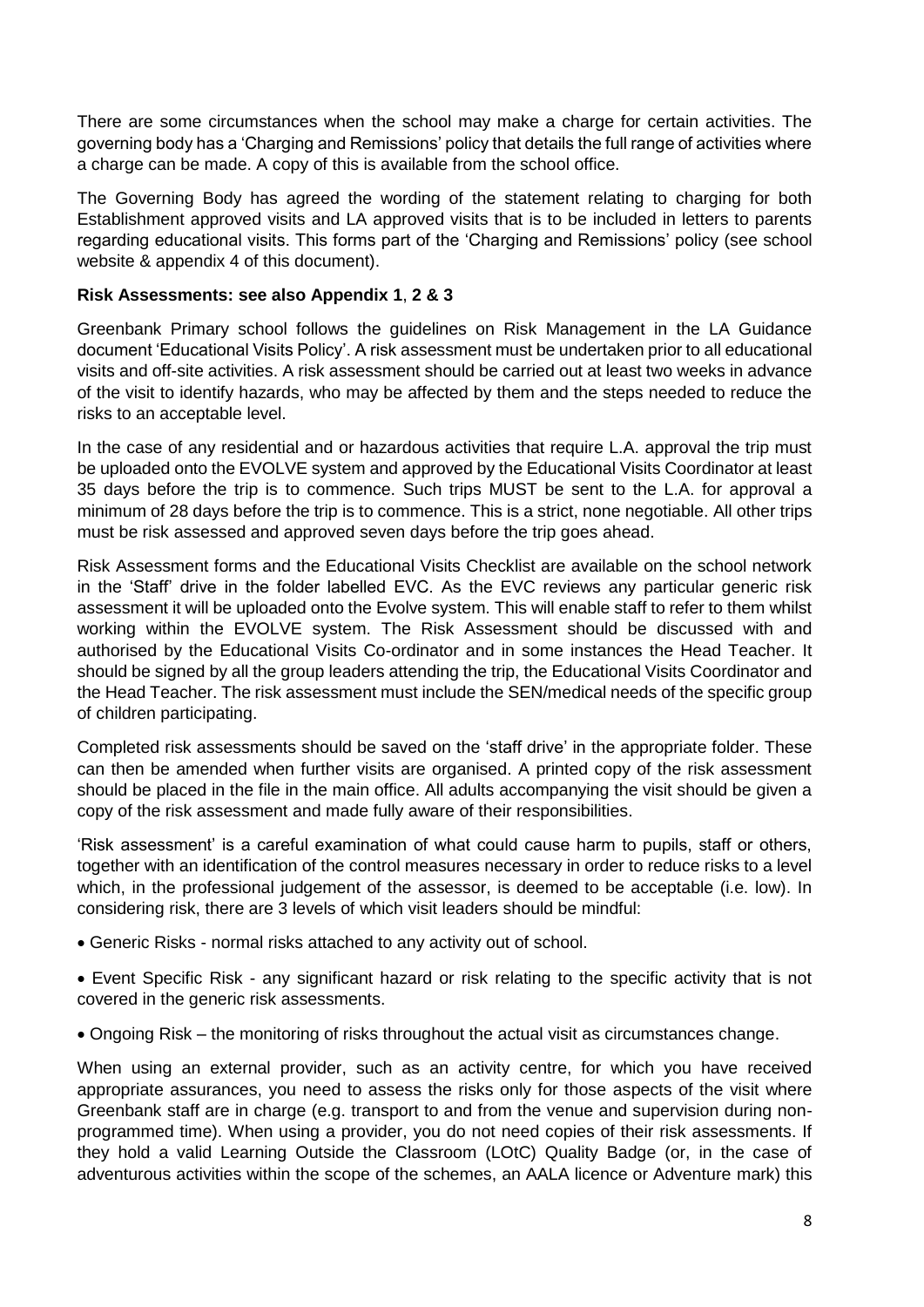provides assurance that they meet accepted standards of risk management. Otherwise you should seek written assurance that they have appropriate risk management systems in place and ask for digital copies to be forwarded to school. Risks are expected to be reduced to an acceptable or tolerable level, and not necessarily eliminated. Planning should achieve a rational balance between potential adverse risks and the intended learning benefits.

#### **Generic risk assessments**:

Regular local visits and activities such as; swimming lessons or football tournaments at Liverpool Aquatics Centre, sporting fixtures, The Climbing Hangar, L.A events, walking visits around Greenbank and coach travel are all covered by generic risk assessments which form the agreed principles for conducting these visits. These are available on the schools 'Staff drive'.

## **Ongoing/Dynamic Risk Assessment**:

Monitoring of the visit must be on-going during the visit, and this contributes towards both enjoyment and safety. It is primarily the responsibility of the visit leader, in consultation with other staff where appropriate, to modify or curtail the visit or activity (eg use your 'Plan B') to suit changed or changing circumstances - for example: over-busy lunch area, rain etc.

**List of hazardous activities requiring L.A approval** and therefore must be handed in to the EVC no later than 35 days before the trip is planned to take place.

All activities on or near open water. Coastal and riverine systems are deemed open water. Therefore as examples, visits to the Sefton Coast and 'The Black Pearl' Pirate ship in New Brighton need L.A approval. Sefton Park and/or Greenbank Park lakes are not and therefore do not need L.A. approval.

Theme Park Visits (inc venues such as Gulliver's World) and visits to water sports centres such as 'Splash World' in Southport are deemed hazardous and need L.A. approval.

| Farm visits                  | Rafting             | Open country activities & field studies |
|------------------------------|---------------------|-----------------------------------------|
| Climbing/Bouldering          | Orienteering        | Sub Aqua/Snorkelling                    |
| Paintballing                 | Canoeing            | Low & High Ropes Courses                |
| Caving/Potholing             | Expeditioning       | Camping                                 |
| Rowing & Sculling            | Archery             | Sailing & Power boating                 |
| Fishing                      | Shooting            | Horse Riding/Pony Trecking              |
| Ice Skating                  | Surfing             | Sea Level Traversing & Coastering       |
| <b>Snow Sport activities</b> | <b>Motor Skills</b> | Swimming in open water                  |
| Off Road Cycling             | Canal boating       | Kite Flying/Kite Surfing                |

Moorland, fell and mountain activities

Airborne activities

**This list is not exhaustive; if in doubt seek advice from the Educational Visits Coordinator. List obtained from L.A. Educational Visits Policy**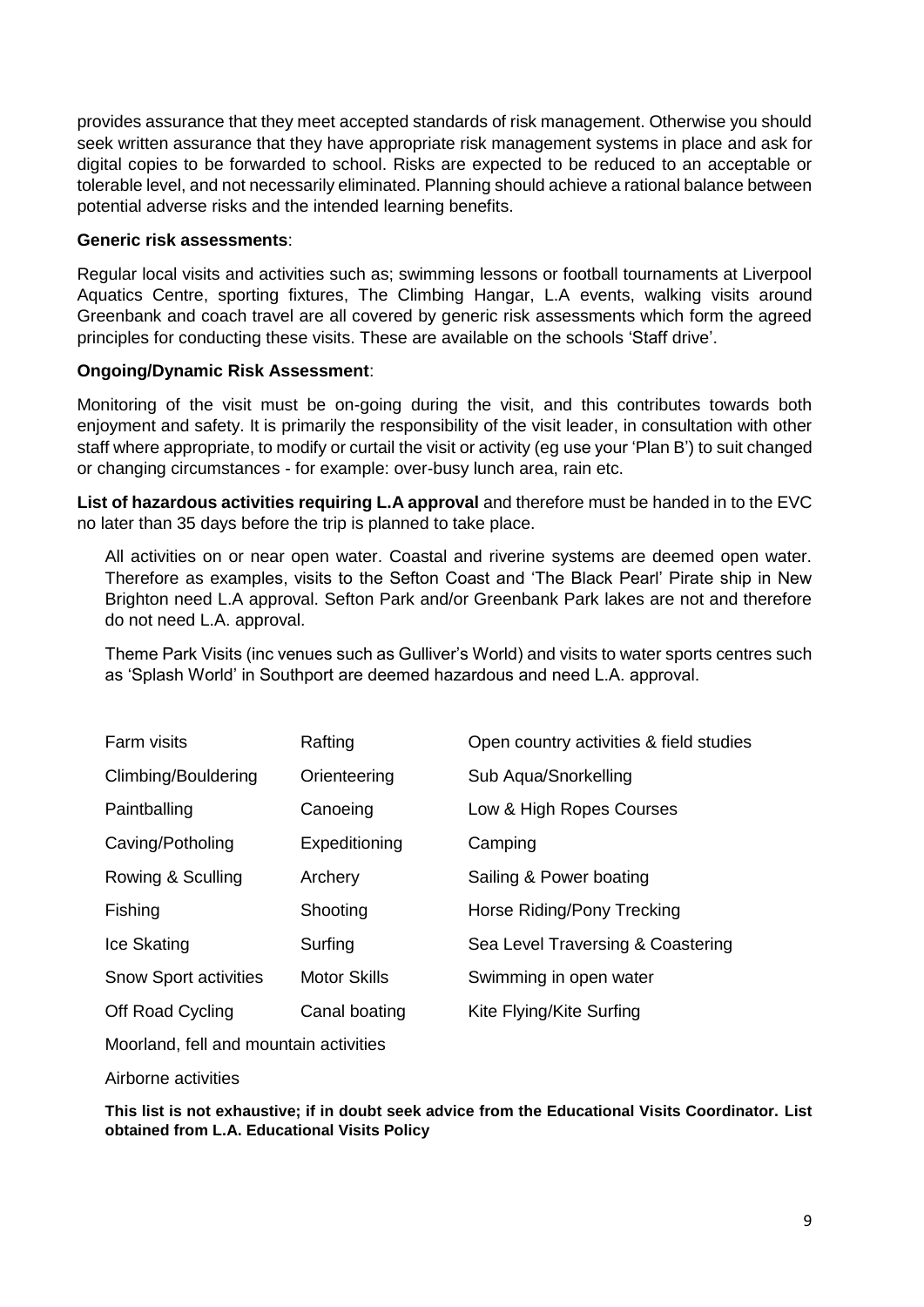Please be aware that trampoline parks are considered too high risk for schools to use safely and therefore the L.A DO NOT RECOMMEND schools use these types of venues and will not approve them.

## **Special attention - Coastal visits:**

Group leaders and other teachers should be aware that many of the incidents affecting school children have occurred by or in the sea. There are dangers on the coast quite apart from those incurred in swimming. Swimming and paddling in the sea or other natural waters are potentially dangerous activities for a school group. Swimming and paddling in the sea on a coastal visit will not be allowed. Pupils should always be in sight of their teachers.

It is essential that any group leader wishing to make a coastal visit checks the tide times for the particular area of coast they wish to attend and ensure the visit does not coincide with a high tide. The EVC has daily access to tide times. If in any doubt, speak to the EVC.

## **Pre-visits:**

In order to undertake a full and comprehensive assessment of risks, particularly to a previously unused venue, a pre-visit is useful and recommended by the L.A. but not compulsory, although at the time of writing, it is highly advisable that a pre-visit is made to ensure the establishment being visited has all the relevant, current, covid-19 procedures in place. Even where the visit is made regularly, risks should be re-assessed in light of current plans. It is usually the responsibility of the visit organiser to carry out a pre-visit. Think:

- Do I know this site? If not consider a pre-visit.
- Is it suitable for the group I am taking? If unsure, consider a pre-visit.
- Have things changed since our last visit? Ask the question of the venue when making your initial enquiries and if so consider a pre-visit. Pay particular attention to their covid-19 strategies.

## **First aid:**

First Aid provision should be considered when assessing the risks of the visit. For most trips, a member of staff with a good working knowledge of first aid will be adequate. A decision based on the risks and children involved should be made for each visit. For adventurous activities and residential trips, there should be at least one trained first-aider in the group or an assurance that first aiders are available on sight. For example, Kingswood Colomendy have trained first aid staff. First aid kits should be taken on all visits. If the visit involves splitting into groups, a kit should be taken for each group.

## **Medication on school trips:**

L.A. guidance is as follows; If pupils need to take medication during an educational visit, parents must inform the Head Teacher of this requirement either in writing or in person. Parental permission and medicine administration instruction should be provided to the Group Leader. Medication should be collected in its original container, and details of dosage should agree with the instructions given by parents. Medication must be kept in a securely controlled medical store or held where appropriate by a suitable person until it is required. A written record should be kept of times and dosages of medications administered, the record should be signed and witnessed. See Appendix 1.

## **Ratios:**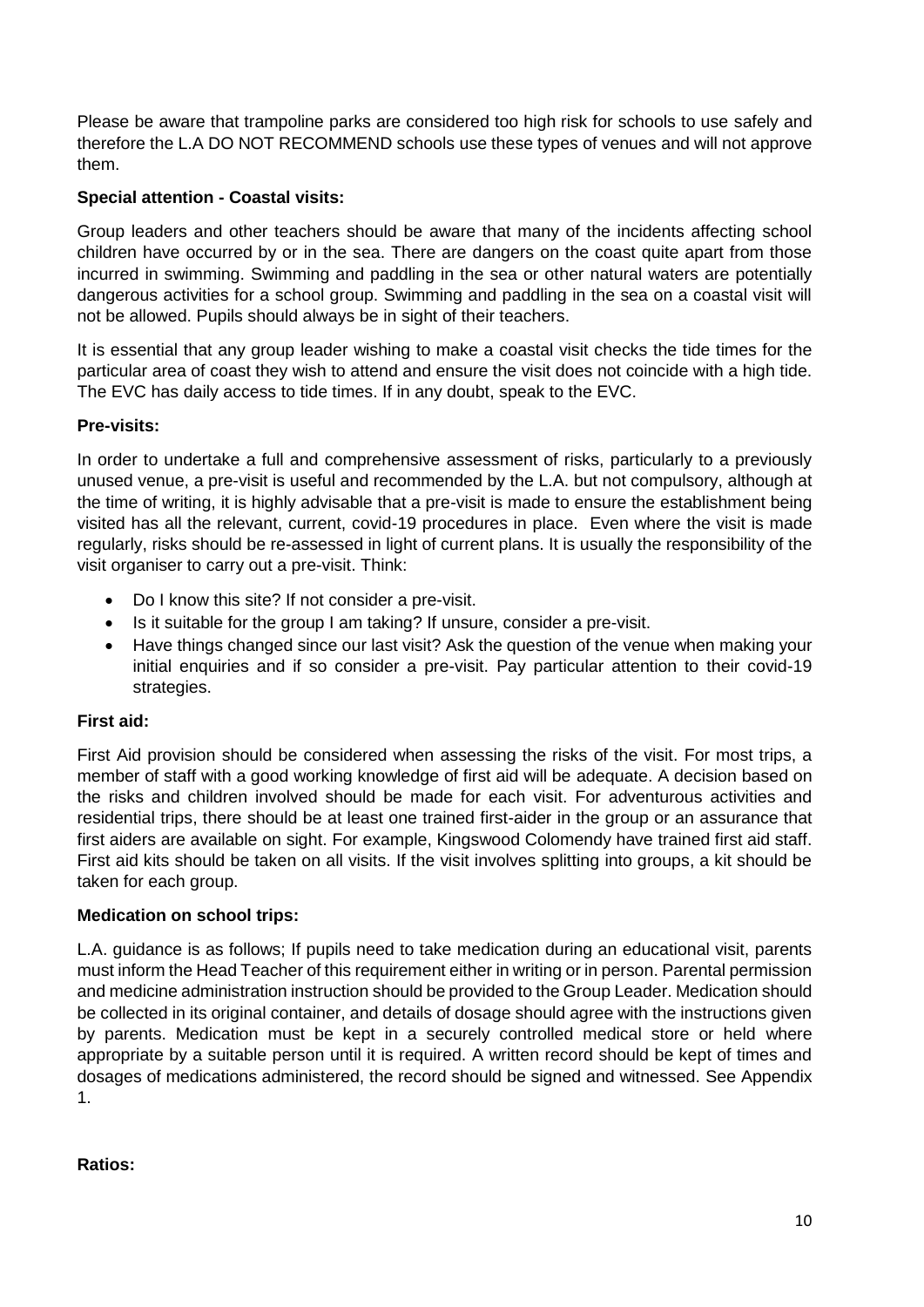The visit leader, EVC, and Head-Teacher must make a professional judgment for each visit, as a range of characteristics relevant to the particular visit should determine the ratio. These are:

- Type, duration and level of activity
- Needs of individuals within the group; medical, SEN and behaviour
- Experience and competence of staff and accompanying adults
- Nature of venue
- Weather conditions at that time of year
- Nature of transport involved

The competence of supervisors and the supervision arrangements are more important than ratios. In all cases one adult included in the above ratios must be a member of the school staff.

Whatever the length and nature of the visit, regular head counting of pupils should take place. The Visit Leader should establish rendezvous points and tell adults and pupils what to do if they become separated from the party.

#### **Ratios:**

#### **The following is guidance which applies where the Group Leader/Supervisors are experienced and competent:**

| <b>Activity</b>                                                                                                                                                             | <b>Maximum Ratios</b>                                                                                                                | <b>Notes</b>                                                                                                                                                                                                                                                                                    |  |  |
|-----------------------------------------------------------------------------------------------------------------------------------------------------------------------------|--------------------------------------------------------------------------------------------------------------------------------------|-------------------------------------------------------------------------------------------------------------------------------------------------------------------------------------------------------------------------------------------------------------------------------------------------|--|--|
| Local visits:<br>Visits in the local area<br>close to support at<br>school. (Minimum number<br>of two supervisors<br>required except under<br>exceptional<br>circumstances) | Reception<br>Better than 1:6<br>Years 1-3<br>1:6<br>Years 4-6<br>$1:10-15$<br>(one supervisor per activity<br>or supervision group). | A minimum of one qualified<br>and competent Group<br>Leader is needed for every<br>group or class. They can be<br>supported by other<br>responsible adults.                                                                                                                                     |  |  |
| Day Visits:<br>More than 60 miles or one<br>hour from school.<br>(Minimum of two<br>supervisors required)                                                                   | Better than 1:6<br>Reception<br>Years 1-3<br>1:6<br>$1:10-15$<br>Years 4-6<br>(one supervisor per activity<br>or supervision group). |                                                                                                                                                                                                                                                                                                 |  |  |
| <b>Residential Visit, UK or</b><br>abroad.<br>(Minimum of three<br>supervisors required)                                                                                    | Better than 1:6<br>Reception<br>Years 1-3<br>1:6<br>1:10<br>Years 4-6<br>(one supervisor per activity<br>or supervision group).      | As well as the above<br>requirements for every<br>one/two unqualified<br>supporting adults, there<br>should be one qualified and<br>competent Supervisor.<br>There should be a minimum<br>of three competent<br>Supervisors.<br>Supervisors should reflect<br>the gender split of the<br>group. |  |  |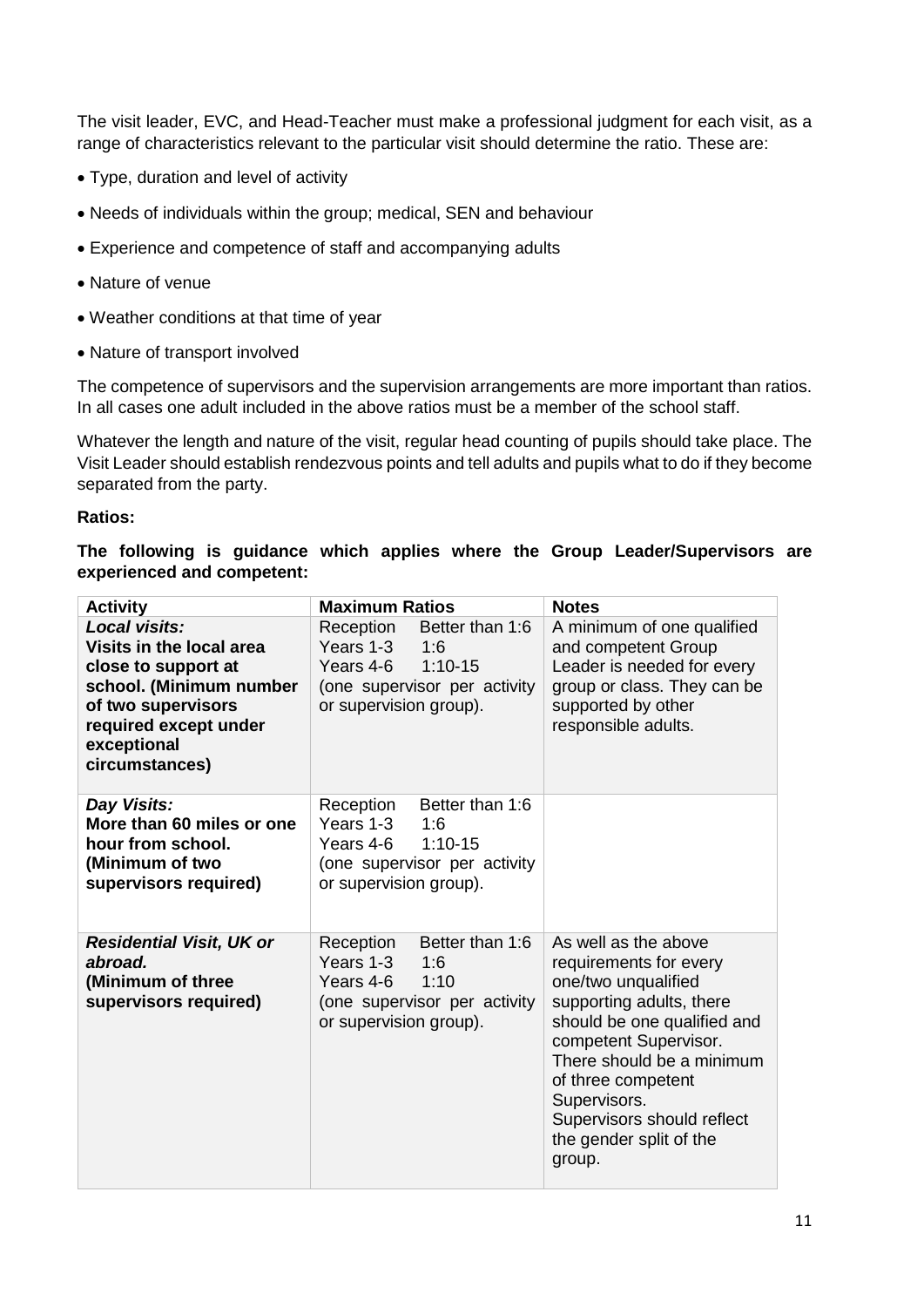| <b>Open Country</b><br>Working by water or away<br>from a road or building | Reception<br>Years 1-3<br>Years 4-6 1:10<br>or supervision group). | Better than 1:6<br>1:6<br>(one supervisor per activity | Overall group sizes above<br>20 are not recommended at<br>any location at a time<br>(supervision and<br>sustainability issues).<br>Similarly large groups<br>should not be moving<br>together in a convoy. The<br>numbers of qualified leaders<br>will depend on the risk<br>assessment. |
|----------------------------------------------------------------------------|--------------------------------------------------------------------|--------------------------------------------------------|------------------------------------------------------------------------------------------------------------------------------------------------------------------------------------------------------------------------------------------------------------------------------------------|

Adapted from the L.A Educational Visits Policy

## **Voluntary Help:**

At Greenbank Primary School, we are aware that many educational visits could not take place without the goodwill of volunteer helpers. Volunteers will normally be people well-known to the school as either parents or governors.

- Volunteers will be told that they have the responsibility to follow the instructions of the visit organiser and that the visit organiser retains overall responsibility.
- The school will appoint volunteer helpers as far in advance of the visit as practical giving them details as to what they will be required to do during the visit.
- The visit organiser is responsible for ensuring that each volunteer knows precisely what their role is and understands that they have a responsibility to carry out that role.
- The school retains the right to make the final decision as to which volunteers accompany a visit as not all volunteers may be suitable or competent. For example, some volunteers may be reluctant to engage in activities as and when required. This would deem said volunteer inappropriate for that particular visit.
- Where children are organised in small groups, a child will not generally be placed in a group for which his/her parent is responsible.
- When going on any out of school day visit, any volunteers who are not DBS checked should not be in-charge of a group or left alone with any children.
- All volunteers accompanying a residential visit will be required to obtain a Criminal Records Bureau Disclosure, ISA check when implemented.
- See **Appendix 2** for further information regarding Covid-19 specifics.

## **EMERGENCY PROCEDURES AND INCIDENT REPORTING**:

Visit leaders must identify a school contact and telephone number for Emergencies. The Emergency Contact(s) should have access to all details of the visit, including the itinerary, venue details, names and emergency contact details for all participants including staff. In the case of an emergency, there will be an 'Establishment Management Emergency Action Card' (CRIB card) next to the telephone in the office to help guide the Emergency contact for each visit when answering the phone from the visit leader. Group leaders SHOULD NOT make the 'phone call home'. Group leaders have a duty of care to all the attendees on a given trip regardless as to the length or distance from 'home' and therefore MUST concentrate all their attention on this. It is the role of the emergency contacts 'at home' to make any phone calls to parents.

## **Plan B**:

Despite the most detailed and careful pre-visit planning, things can go wrong on the day, e.g. parent helper is unavailable, member of staff is ill, transport fails to arrive, museum have lost booking. To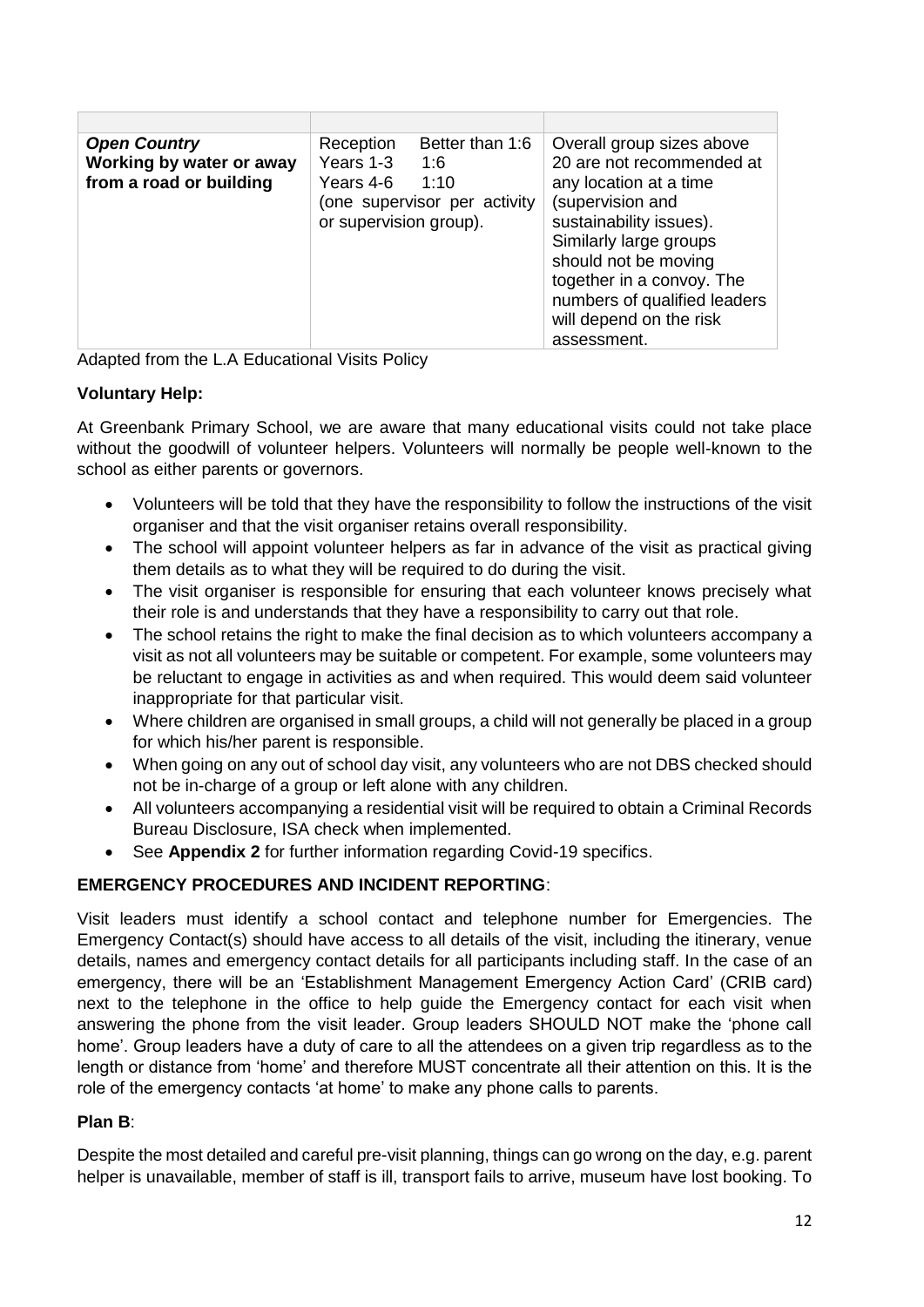avoid having to make important decisions under pressure, it is important that some advanced thinking is done to cater for any foreseeable eventuality. This takes the form of a Plan B. Not having a Plan B has been a common cause of accidents. So before the trip takes place ask the question 'what if?'. See Appendix 2 for Covid-19 specifics.

## **Inclusion**:

All children are entitled to participate in all our Educational Visits. Adaptation or modification to activities is to be made if needed and possible to include all children. On occasions, school may be in a position to support those families who are unable to make donations for educational visits. Please see our Inclusion Policy and Charging Policy.

## **Transport:**

Parents will always be informed as to the type of transport being provided for an educational visit. See Appendix 2 for Covid-19 specifics.

- Coaches and/or school minibus. Seat belts must be provided on all seats and it is school policy that each child will wear a seatbelt whilst travelling on a coach/minibus. The visit organiser is responsible for the conduct and behaviour of the children whilst they are travelling. The school must ensure that there is sufficient supervisory staff to ensure the health, safety and welfare of the children whilst travelling.
- Although rarely used in Greenbank Primary, public transport can also be used including buses for local journeys, either as private hire or public use. An increased adult/pupil ratio must be considered and close supervision of the children must be ensured.
- Private cars. Should the need arise for a child/children to make a journey to or from school as (for example) part of an educational visit, the vehicle MUST;
	- have a current MOT,
	- be insured for business use. **A copy of the vehicles insurance policy must be given to the EVC before the vehicle is used to transport children**.
	- have been risk assessed. This must include the ratio of children to staff. Minimum of 1 staff member to 2 children, or 2 staff members to 1 child.

#### **Bookings procedure:**

To avoid any mistakes being made with regards to booking any aspect of a school visit it is important that the correct procedure takes place. The following should take place in this order:

• Approval for any visit should first be sought from the Head Teacher. This should be well in advance of any trip going ahead.

Think 'months' in the case of residential visits.

Think 'weeks' in the case of a day trip.

- Where necessary, contact should then be made with the venue for potential visit dates and programme of study outlined for the visit. See Appendix 2 for Covid-19 specifics.
- When needed, a transport booking form must then be filled in and handed in to the admin office who will then make enquiries and book the necessary transport. Again, ensure this is well in advance of any trip going ahead. There have been occasions when 'late bookings' means 'no trip' as there are no coaches available.
- All bookings will be confirmed by admin and forwarded to EVC.
- Contact to then be made with venue to confirm trip is to take place.
- Parent information letter should now go home.

#### **Monitoring and Review**: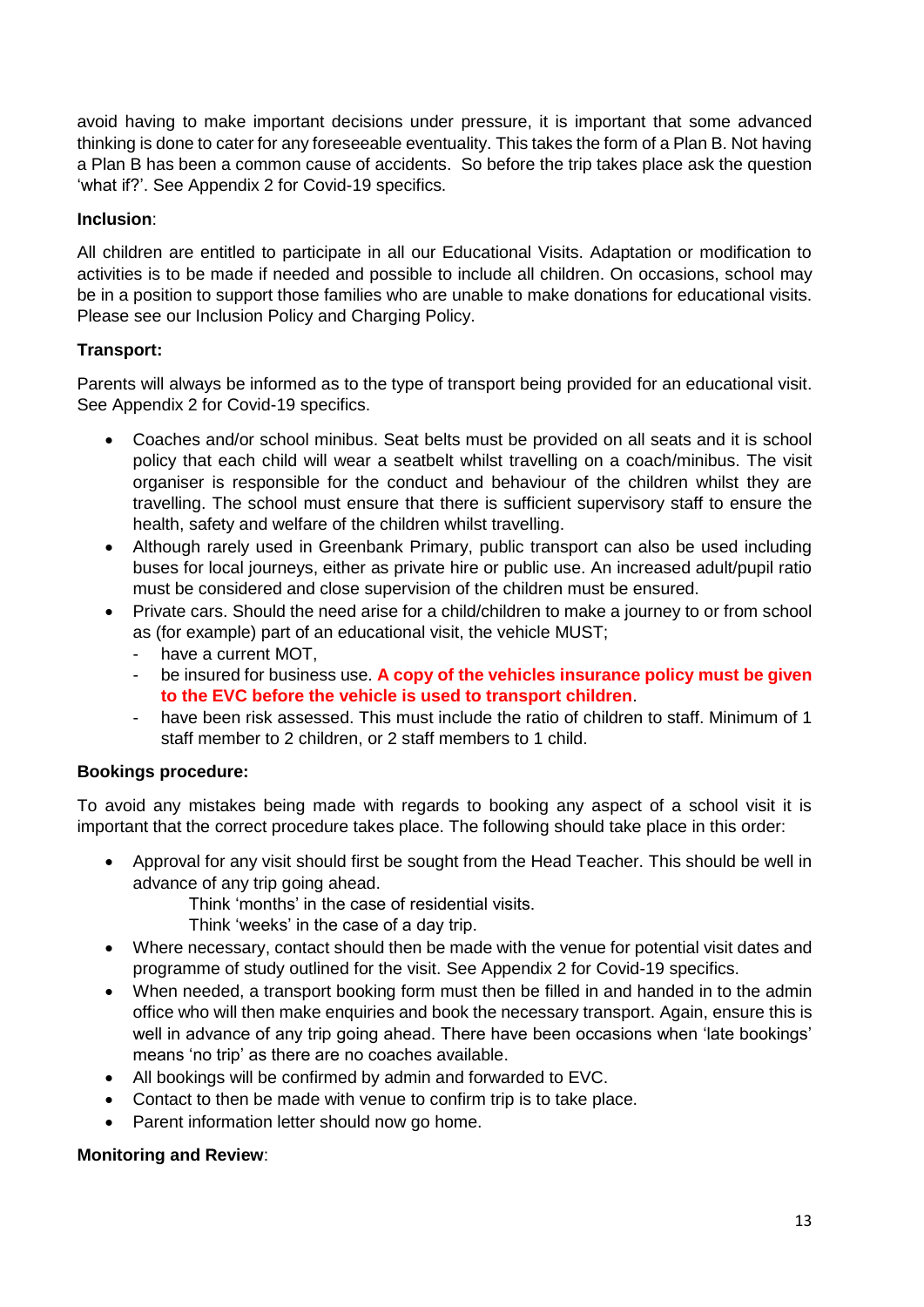It is the responsibility of our governing body to monitor the effectiveness of this policy. The governing body does this by:

• requiring the headteacher to report to governors on an annual basis on the effectiveness of this policy;

• taking into serious consideration any complaints regarding educational visits from parents, staff or pupils;

• Reviewing this policy every three years

Date policy reviewed:

Reviewed by:

Date for next review:

#### **Appendix 1: Expected Staff duties to be undertaken during residential school trips.**

**N.B:** All staff should be aware that the group lists that they have been allocated are **primarily** to aid in the taking of periodic head counts throughout the trip (taken on a regular basis each day). It is only on **very rare** occasions that a member of staff may find they are alone with the group of children they have been allocated; for example on journeys to and from lines or whilst the children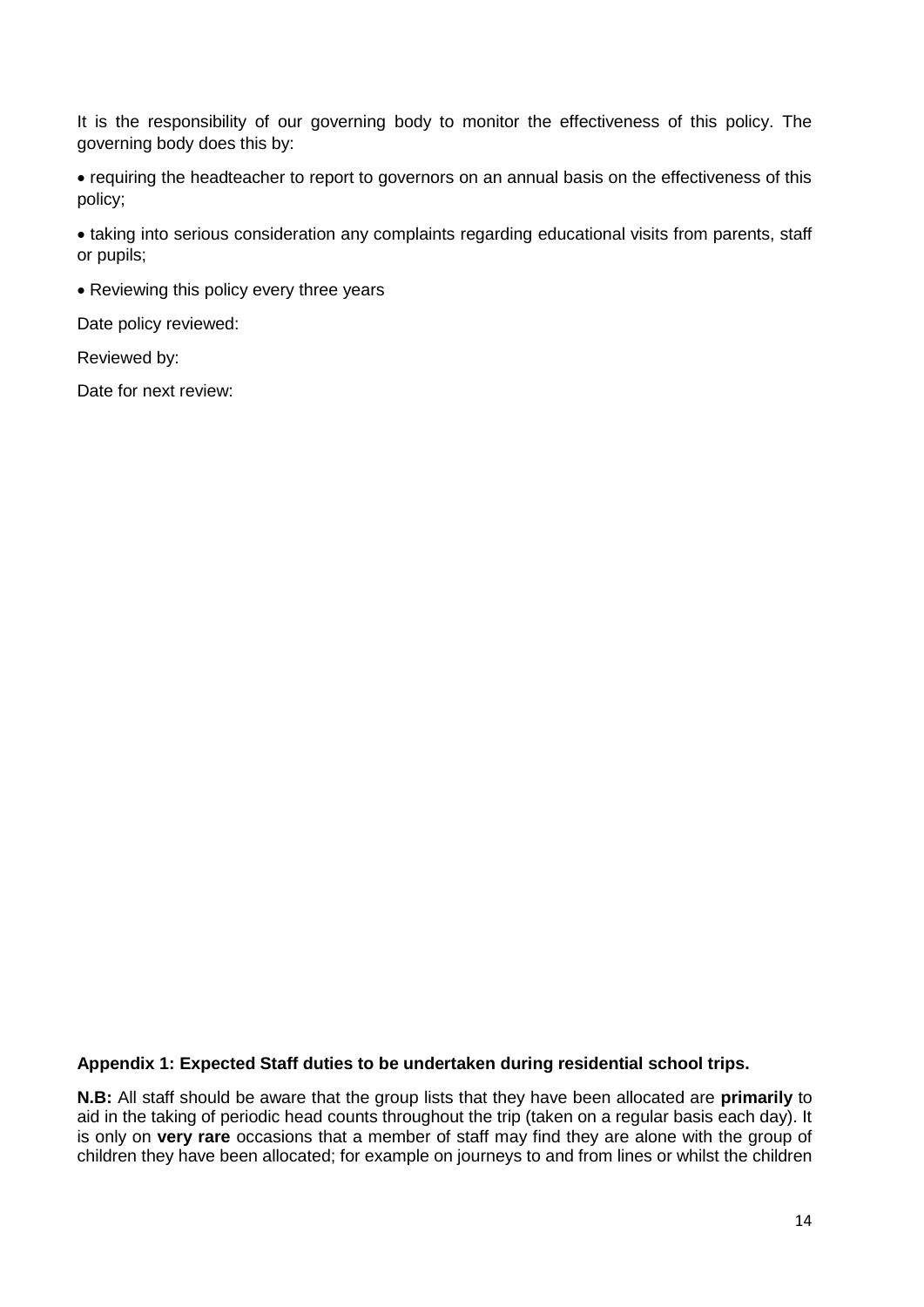are allowed some 'down time'. It is suggested that even on these occasions two groups join together so there are two members of staff supervising the children.

**All** staff should also be aware that although they have been given a list of children allocated to them for the above reasons (in the group lists), we are **all** responsible for the safety and management of all the children attending the residential trip. That is to say, regardless as to whether an individual child is listed in a particular group or not, we **all** share the responsibility for the entire list of children on the trip and the responsibility for any single child **does not** lay with any **single** member of staff. It is with this in mind that it is of importance that any concerns that staff may have about any child attending the trip be brought to the attention of all other staff both before the commencement of the trip and during the evening briefings that should take place daily.

**Seating on coach journeys throughout the trip:** Under no circumstances should any children be allowed to sit on seats that have or are adjacent to (middle stairs and door) any fire escapes or exits on the coach. It is unnecessary as there will be ample room throughout the coach to avoid this occurring.

#### **With regard to medication and first aid**:

It is important that all medication be logged in the green 'Administration of Medication (Off Site)' book on all occasions were medication has been given to a child.

An example of how this form should be filled in:

| Dat | Child' | Tim    |      | Time   Medicatio   Dosag   Dos |   |      | Expir | Anv     | <b>Staff</b>        | <b>Staff</b> |
|-----|--------|--------|------|--------------------------------|---|------|-------|---------|---------------------|--------------|
| e   |        | e      | Give |                                | e | e    |       | Reactio | Signatur   Signatur |              |
|     | name   | Due    |      |                                |   | Give | Date  |         |                     | e            |
|     |        |        |      |                                |   |      |       |         |                     |              |
|     | В      | ⌒<br>ັ |      |                                |   | G    |       |         |                     |              |

## N.B. **It is very important that everything written in these columns is clear and legible. It may well be that a physician needs to read it in the case of an emergency:**

- A. Date of administration. Do not 'ditto' this for further meds. Date each medication.
- B. Childs name in full (there may be more than one child with the same first name so it is important that this is filled in full).
- C. There may be an indication as to when medication should be given on the packaging. If not, seek guidance from the parent/carer before accepting the medication from them.
- D. Log times medication is administered on each occasion it is given. This may well prove to be of great value in the case of an emergency, when hospitals need to know how much time has elapsed since medication has been taken.
- E. Log all medications given.
- F. Log dosage required. Check there is enough of each medicine type to last throughout the entire duration of the trip when handed in by parent/carer. See notes in red above.
- G. Log dosage given.
- H. To be found on medication packaging. Is the medicine you are handed in date?
- I. Log any adverse reaction that may occur.
- J. The member of staff who has administered medication should sign this box.
- K. The member of staff who has witnessed the above taking place should sign this box. Under no circumstances should the member of staff signing box J also sign box K. All medication must be witnessed by another member of staff.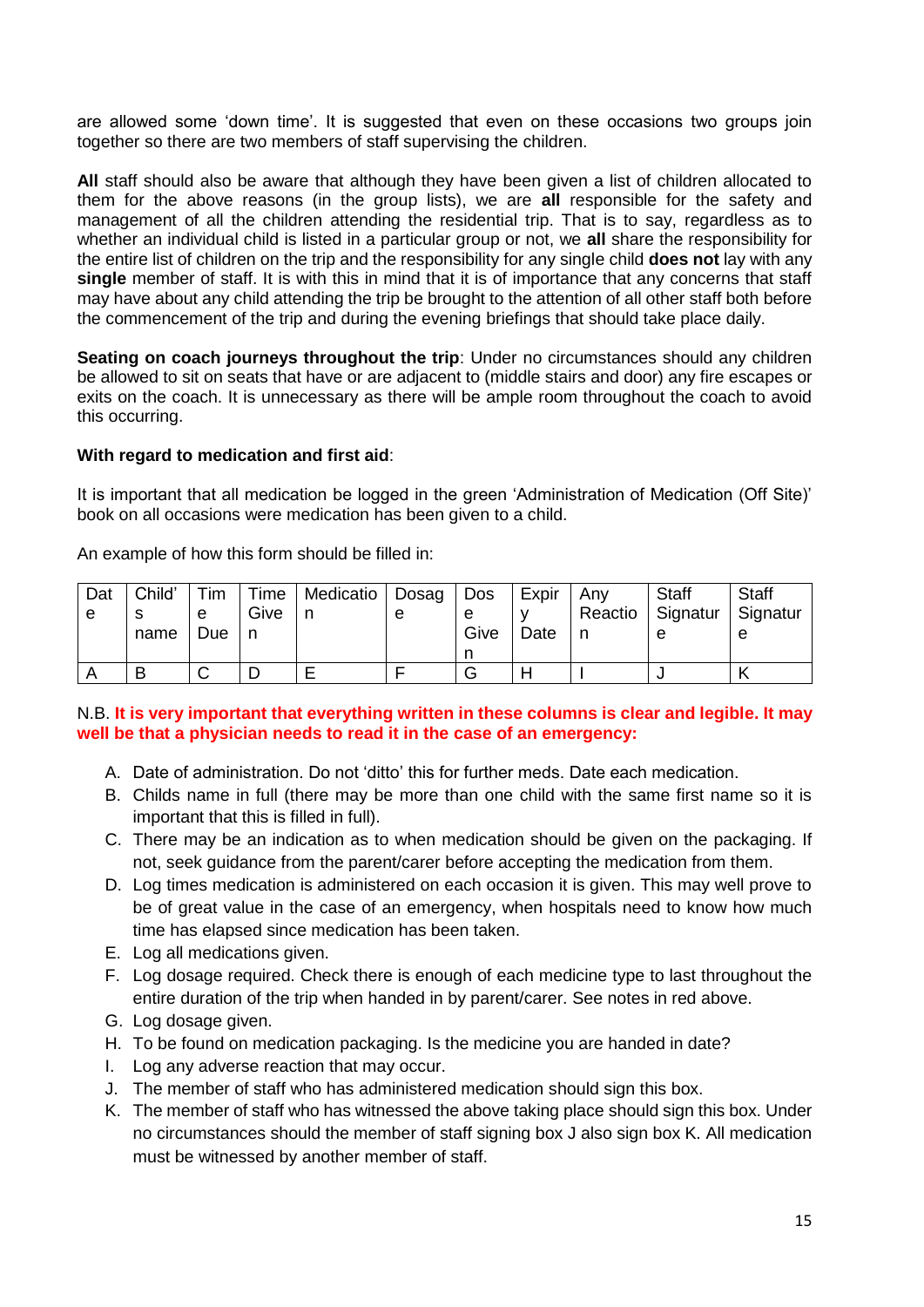A final point for all attending to consider: staff should do their utmost to enjoy this trip but should also always keep in mind that in partaking in this residential they are also acting 'in loco parentis.' So in short…keep in mind…'what if this was my child?'

**Appendix 2**: Covid-19 specific considerations to consider.

In response to the global Covid-19 outbreak we have made amendments to our Educational Trips and Visits Policy in line with UK government guidance.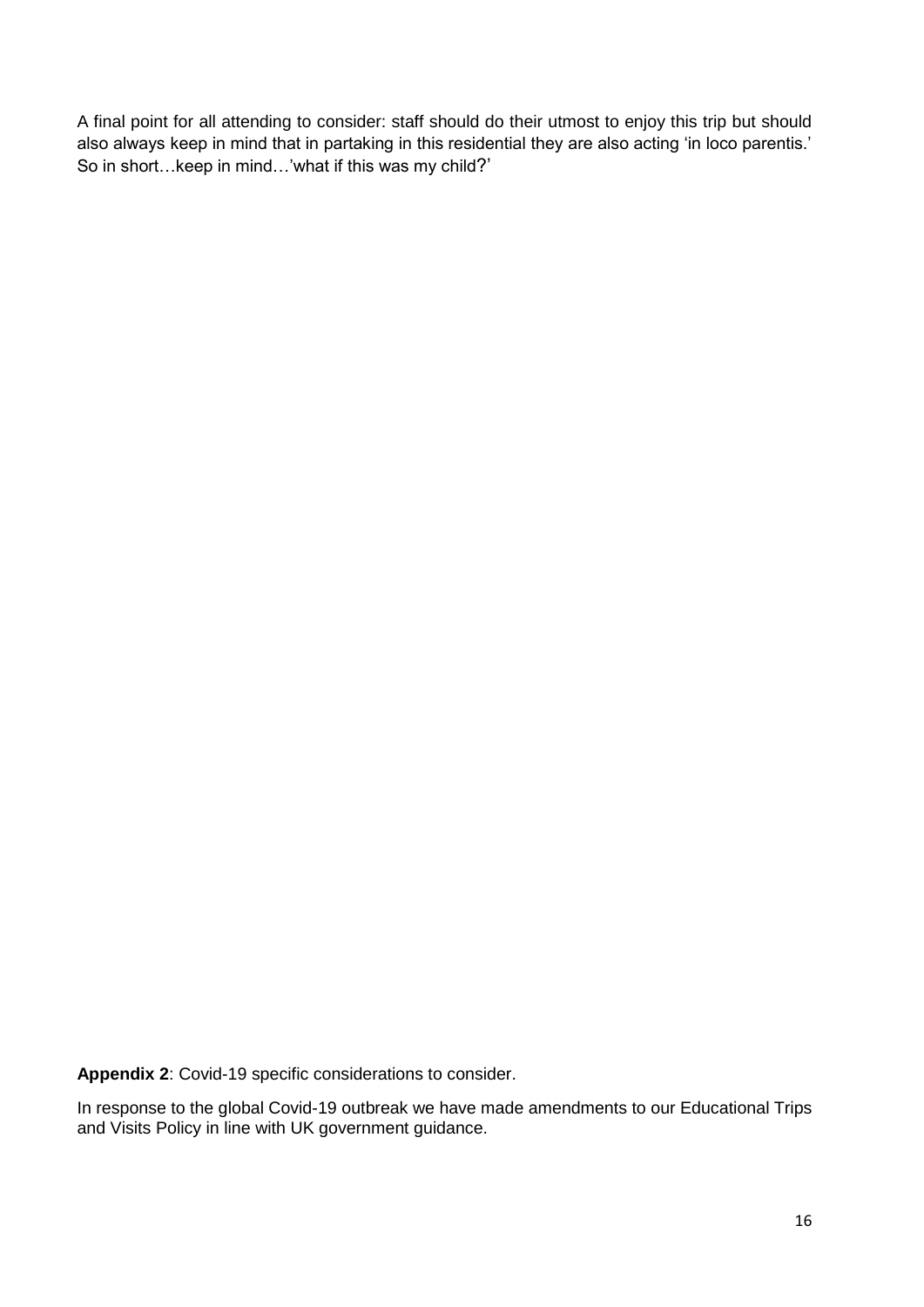While education visits are allowed, they will be done in line with protective measures, such as keeping children within their consistent group, and the Covid-secure measures in place at the destination.

Following the return to face-to-face learning, and when allowed, as normal, the school will undertake full and thorough risk assessments in relation to all educational visits to ensure they can be done safely. As part of this risk assessment, the school will consider what Covid-19 control measures need to be used and ensure awareness of wider advice on visiting indoor and outdoor venues. The visit Leader will ensure that students and staff have sufficient PPE supplies and hand sanitiser with them for use when necessary.

The Visit Leader must ensure that students and staff are aware of specific issues in respect to Covid-19, for example the Covid-secure measures in place at the destination. School will continue to monitor the Covid-19 outbreak and assess the associated risks carefully. We may need to amend or add to this Addendum as circumstances or official guidance changes. We will communicate any significant changes to staff, parents and students.

**Appendix 3**: The threat of terror. L.A Guidance and advice.

The current global situation means that the possibility of being close to, or caught up in, a terrorist attack is a risk faced by us all. Like all risks this needs to be kept in perspective and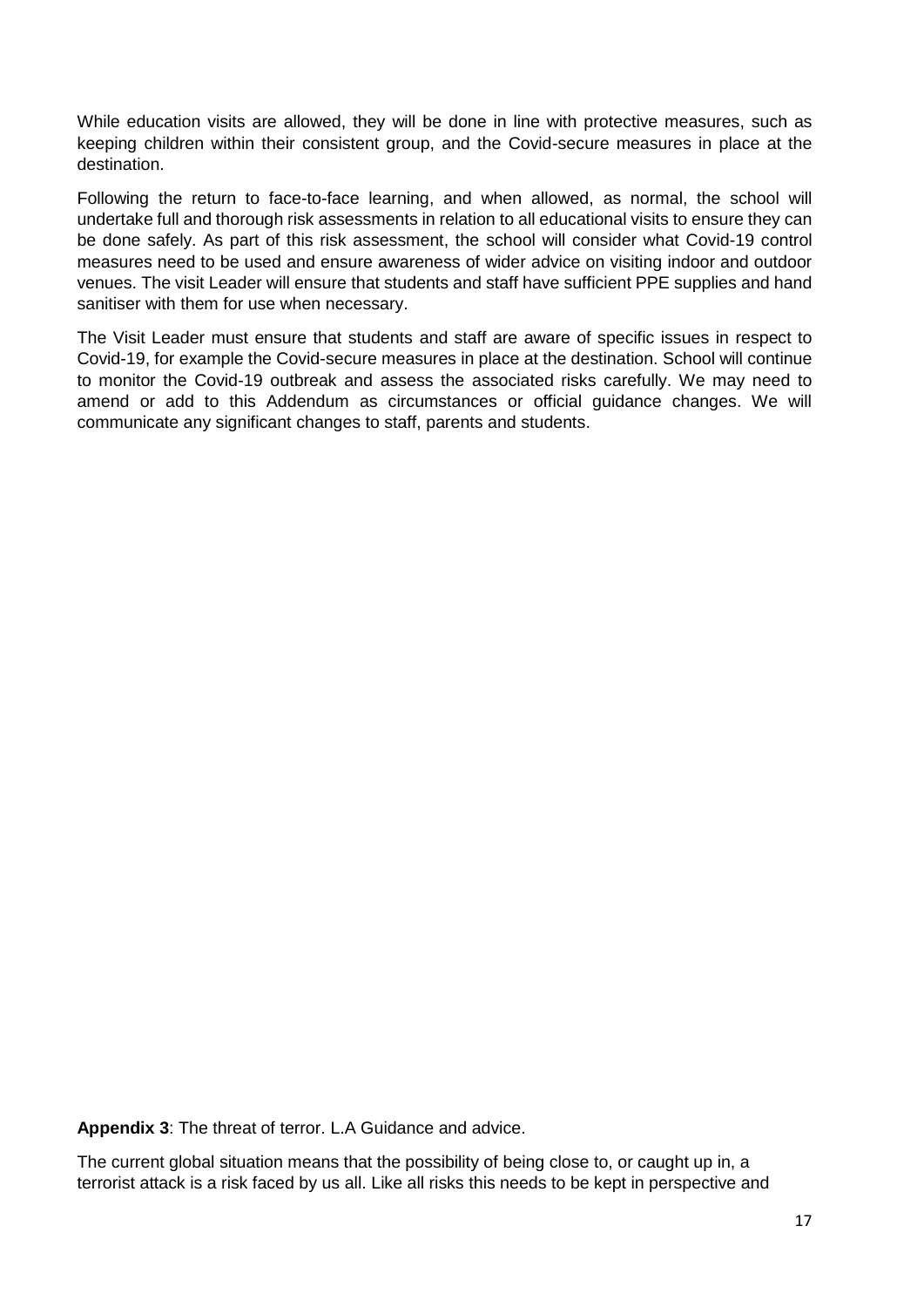managed in a thoughtful and proportionate way. To provide some perspective, the UK government identifies five levels of threat – from 'low' to 'critical'. Since 2006, when levels were first published, it has never been below 'substantial' – the middle level. At the time of writing the U.K threat level stands at 'Critical'.

When planning any off-site visit consider the likelihood of the destination, venue or transport hubs being at risk of a terror attack.

Please note that these threat levels are threat levels to the UK not any individual city. IT IS ESSENTIAL THAT ALL SCHOOL RESIDENTIALS AND ADVENTUROUS ACTIVITIES ARE UPLOADED ONTO EVOLVE A MINUMUM OF 28 DAYS BEFORE DEPARTURE.

At this time we ask that all trips to MAJOR Cities and places where risk may be greater (such as sports stadiums, arenas and major public transport hubs) are also registered on EVOLVE.

The L.A are asking schools to consider the information below in their risk assessments before submitting them onto EVOLVE.

What should we do about visits given the current threat of terrorist attacks?

It is sensible to:

- Be aware of the latest news relating to your destination
- In the UK, know the current threat level, available at:
- Further information can be found at: [www.gov.uk/terrorism-national-emergency](http://www.gov.uk/terrorism-national-emergency)
- Also: [www.gov.uk/government/publications/recognising-the-terrorist-threat](http://www.gov.uk/government/publications/recognising-the-terrorist-threat)
- When travelling abroad check the Foreign and Commonwealth Office website: [www.gov.uk/foreign-travel-advice](http://www.gov.uk/foreign-travel-advice) in the early stages of visit planning, are regular intervals and immediately prior to leaving
- Consider the threat of terrorism as part of visit risk management and include it within the visit emergency plans
- When visiting a major city, venue or event, where the risk of attack may be greater, consider with your planning:
	- Possible safe areas or venues, near where you intend to be, that you could use as an emergency shelter.
	- How to minimise waiting time at busy transport venues.
	- How you would get away in an emergency, bearing in mind that the direct route and planned transport might no longer be an option. Are you aware of the alternatives and can you access emergency funds to pay for them?
	- The possibility of an enforced overnight stay and what this might entail for example do you need a reserve of any critical medication?
	- How the leadership team might manage an enforced group split.

During the visit:

- Be vigilant and aware of your surroundings know where the exits are and where you would run to.
- When staying at any place for more than 30 minutes identify emergency meeting points in case the group is forced to move and becomes split
- Children and staff carry identity cards/wristbands with the school name and contact information.
- Avoid congregating too long around entrances to major public sites.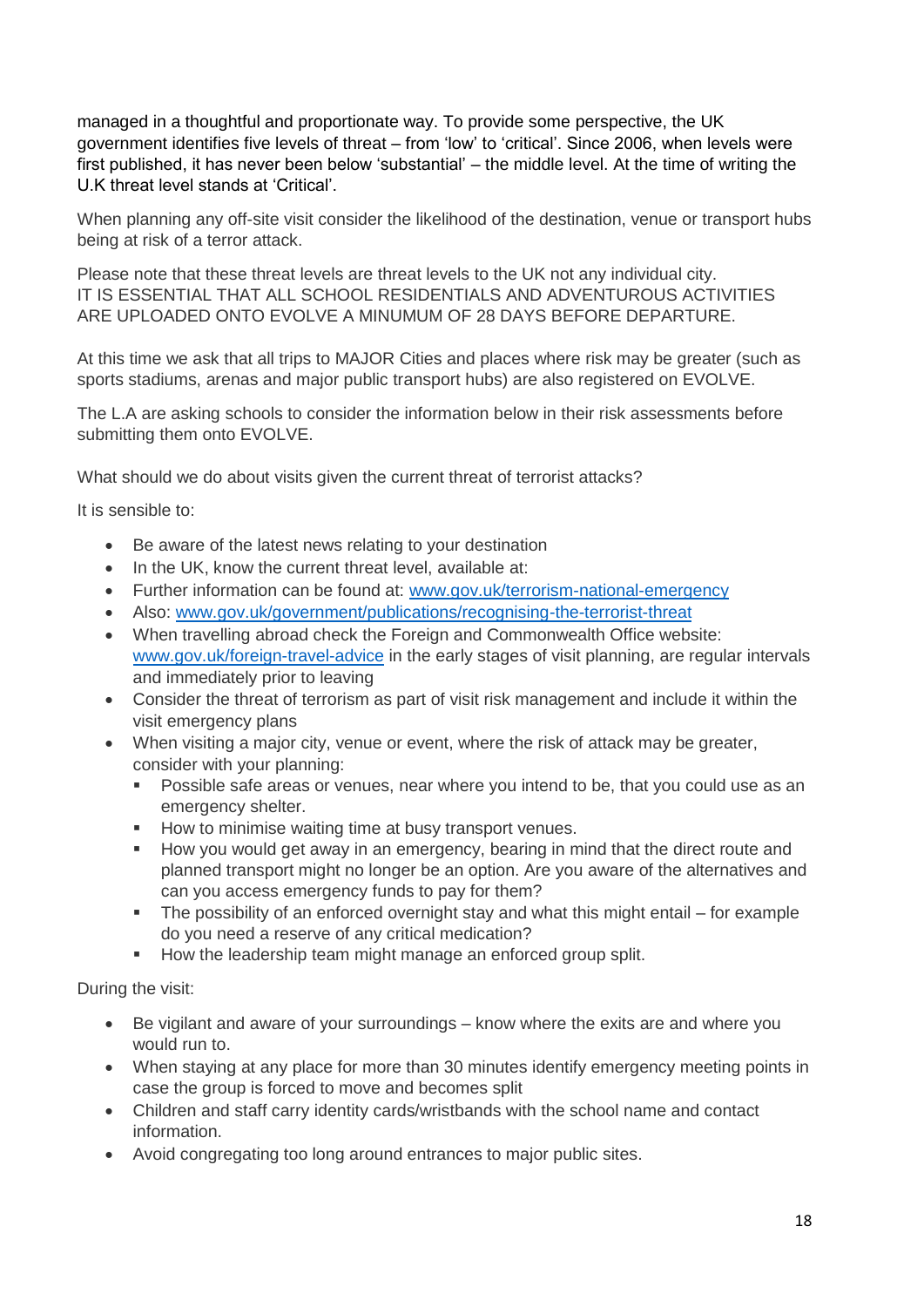- At ports and airports don't linger unnecessarily on the public side of security screening. THE SAFEST THING TO DO IS CHECK IN.
- Be aware of the 'Stay Safe' principles; 'Run, Hide, Tell' and know what to expect if you encounter armed response officers.

Other factors to consider:

- Consider increasing supervision ratios
- Assess the needs of students with special educational needs or disabilities and their ability to react and respond to dynamic situations

Please note that School Improvement Liverpool will give up to date advice on whether trips should be cancelled. National advice will be sort in this event. Schools do have the right to cancel trips regardless but this may have financial repercussions to the school

Another useful source of information is the website of the National Counter Terrorism Security Office:

[www.gov.uk/government/organisations/national-counter-terrorism-security-office](http://www.gov.uk/government/organisations/national-counter-terrorism-security-office)

If any further specific support or enquires are needed contact:

Nicola Horton [nicola.horton@si.liverpool.gov.uk](mailto:nicola.horton@si.liverpool.gov.uk)

Tel: 0151 233 3901

**Appendix 4**: Proposed statement to be placed inside 'letters home' and or Annual consent visits form regarding contributions to school trips…

"In order for this visit/activity to take place, we ask you to contribute £……………… Although such a contribution is voluntary, in reality we have no alternative source of funding. One week before the date of the visit/activity the Governors will assess whether sufficient contributions have been received to